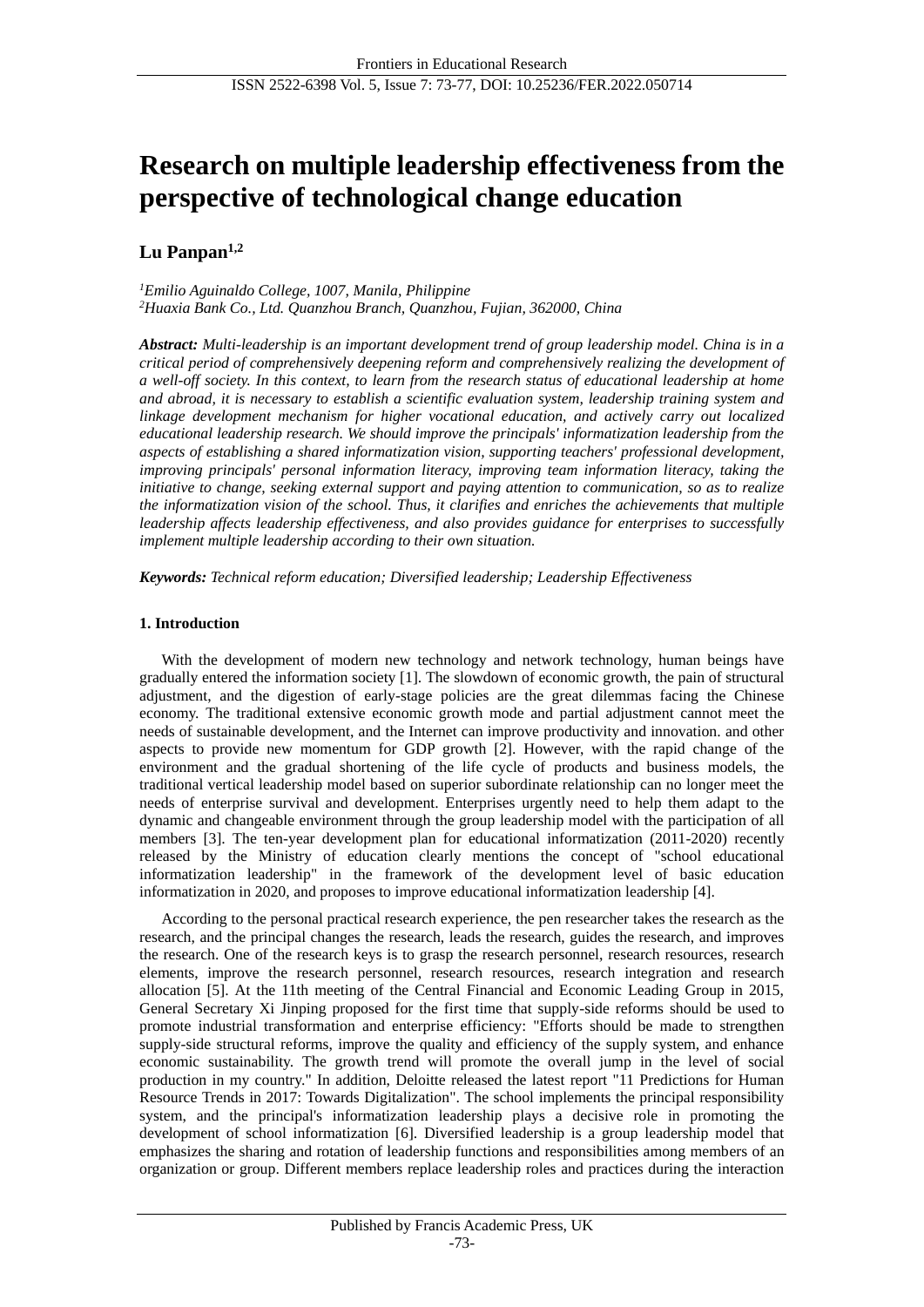## ISSN 2522-6398 Vol. 5, Issue 7: 73-77, DOI: 10.25236/FER.2022.050714

of formal and informal leadership relationships, thereby improving The ability of enterprises to deal with complex environments [7].

## **2. Research purpose and significance**

#### *2.1 Research purposes*

At present, there are still some problems in the research on the effectiveness of multiple leadership. For example, the research conclusions on the impact of multiple leadership on leadership effectiveness are still different, and different research conclusions are limited by specific research design and lack universality [8]. So, what kind of "new leadership" should enterprise leaders take to effectively adapt to the above new situation and deal with the transformation dilemma? Firstly, environmental dynamics refers to the severity of the real-time pursuit of change and innovation in the context of the Internet. Secondly, operational interconnection refers to the extent to which important management activities (such as communication, honor determination and technology development) of enterprises are affected by interconnection in the process of transformation. Based on the digital transformation context, the influencing factors composed of environmental dynamics, operational interconnectivity and task collaboration are constructed, and the influence and boundary conditions of specific contexts on change leadership are expounded. The research group of "Science and Technology Leadership Research" of the Chinese Academy of Sciences has defined leadership: Leadership is the ability of a leader to attract and influence the leader and stakeholders in a specific situation and continue to achieve group or organizational goals [9]. Explore the development of vocational education at the undergraduate level. In the school reform, the principal should solidify the excellent tradition with the system, so that it can be passed on; For "bad habits", such as muddle along mental state, closed narrow vision, etc., principals should strive to reform [10]. The principal should be good at making use of external resources to reform the "bad habits" of the school. Therefore, individuals, teams and even organizations in Zhuo Yi may not be able to effectively and quickly deal with the information that is vital to the development of enterprises under the Internet situation only by being white.

## *2.2 The significance of research*

Research Significance With the gradual accumulation of empirical research on the effectiveness of multiple leadership, the relevant theoretical system is also becoming more and more perfect. For example, business leaders used to establish contacts with employees through organizational design or institutional arrangements, but in the context of the Internet that emphasizes openness, equality and interaction, business leaders have more possibilities for direct interaction with employees in the organization, and at the same time need to pay attention to the diverse individual needs of employees. Based on the research paradigm of problem driven and scenario embedding, the core research problem is defined as: in the context of digital transformation, what kind of situational leadership does the enterprise need to adopt to ensure the synergy between the original stock business and the increment of digital technology, and finally realize the successful transformation of the enterprise. The school implements the principal responsibility system, and the principal's informatization leadership plays a decisive role in promoting the development of school informatization. Establish a professional degree postgraduate training mode guided by professional needs, focusing on the cultivation of practical ability and the combination of production and learning. There are plans to invite provincial and municipal famous teacher studio teams to the school to carry out a series of educational theme seminars; For weak subjects, please ask retired senior teaching and research staff to carry out long-term teaching diagnosis and guidance. However, by reviewing and combing the literature, it is found that there are still different views on the leadership effectiveness caused by multi-leadership. Therefore, the leader's task begins to turn to organizational innovation and ecological cooperation based on the external environment. In this paper, the meta-analysis method is chosen to analyze the relationship between multi-leadership and leadership effectiveness, which helps to clarify the reasons for the divergent conclusions in the past studies.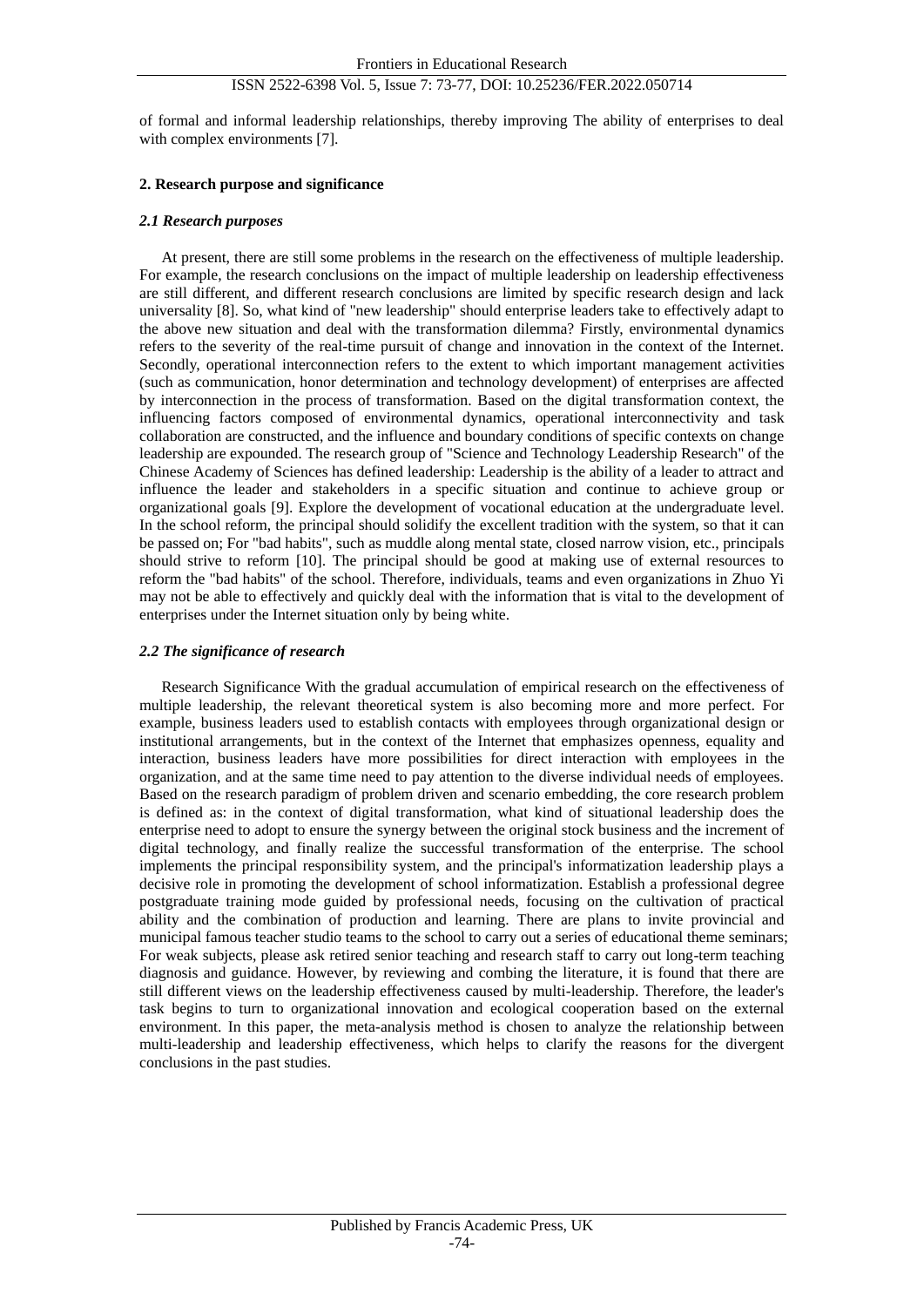## ISSN 2522-6398 Vol. 5, Issue 7: 73-77, DOI: 10.25236/FER.2022.050714

#### **3. Establish an information management team to stimulate the sense of responsibility of team members**

#### *3.1 Adapt to the information environment and take the initiative to change*

Educational informatization brings opportunities to schools, but also brings a lot of instability and uncertainty. The main effect hypothesis includes the relationship between multiple leadership and overall leadership efficacy, the relationship between multiple leadership and different efficacy indicators, and the relationship between different types of multiple leadership and different efficacy indicators. The contextual category of change research mainly focuses on the forces of change inside and outside the organization but in the environment that have a significant impact on organizational effectiveness. Scholars try to explain why internal and external contexts are part of organizational change by investigating different contexts of change. The headmaster is facing a changing leadership background. How to deal with the challenge of change while maintaining the teaching order is the first consideration of leaders. In his book, Professor Fulan puts forward that school leaders should highlight their moral mission in the face of the changing internal and external environment. Principals should strive for opportunities for teachers to participate in various high-level training, especially seize the opportunity of the current new round of curriculum reform to promote the improvement of teachers' professional quality; Organize the cadre team to visit and study in famous schools inside and outside the province, and even study and exchange with the post. Conversely, in the face of the tide of education informatization, if the principal does not know how to change, the development of school informatization will be slow or even stagnant, thus hindering the development and reform of the school. The influence of leadership on the success of organizational change is the most important, followed by company value, organizational communication and education and training (see Table 1).

| <b>Essential factor</b>      | Proportion considered important (%) |
|------------------------------|-------------------------------------|
| Leadership                   |                                     |
| Common values                |                                     |
| Organizational communication |                                     |
| Eeam building                |                                     |
| Education and training       |                                     |

*Table 1: Five Elements of Successful Change*

#### *3.2 Seek external support and strengthen cooperation*

As an organization, the school is open. The moderating effect hypothesis includes the moderating effects of situational factors (team type, average tenure of the team, and cultural differences) and method factors (leadership measurement methods and data attributes) on the relationship between the two. A total of 8 hypotheses are constructed on the basis of this hypothesis. Conceptual model for this article. This moral mission is, of course, student-centered, and it is centered on all students, not only outstanding students, but also those who are lagging behind. Whether "bringing in" or "going out", they are using external forces to open up the situation of school reform, make teachers aware of their own problems, push them out of the dilemma of "bad habits", and stimulate their vitality for reform. In the transformation stage, the organization needs to change from the old operation mode to the new operation mode through structural adjustment and flow volume reengineering. Many researchers believe that leadership is a formal and informal relationship network naturally generated in the interaction process of organizational members. Members in the network achieve team or organizational goals through leadership sharing and interaction. In addition, the school's strategic planning, school running philosophy and school running methods should be often communicated with the government, communities and parents, so as to obtain understanding and support from all aspects and support various educational informatization reform measures of the school. At the same time, we will continue to summarize our own successful experiences and practices, and continue to further promote the progress of regional education and educational leadership. Moreover, without the support of the government and the community, the school's informatization vision will be difficult to achieve. Data attributes will adjust the relationship between multiple leadership and leadership effectiveness, that is, compared with cross-sectional data design, the multiple leadership measured by longitudinal data design has a more significant positive relationship with leadership effectiveness. The theoretical model is shown in Figure 1.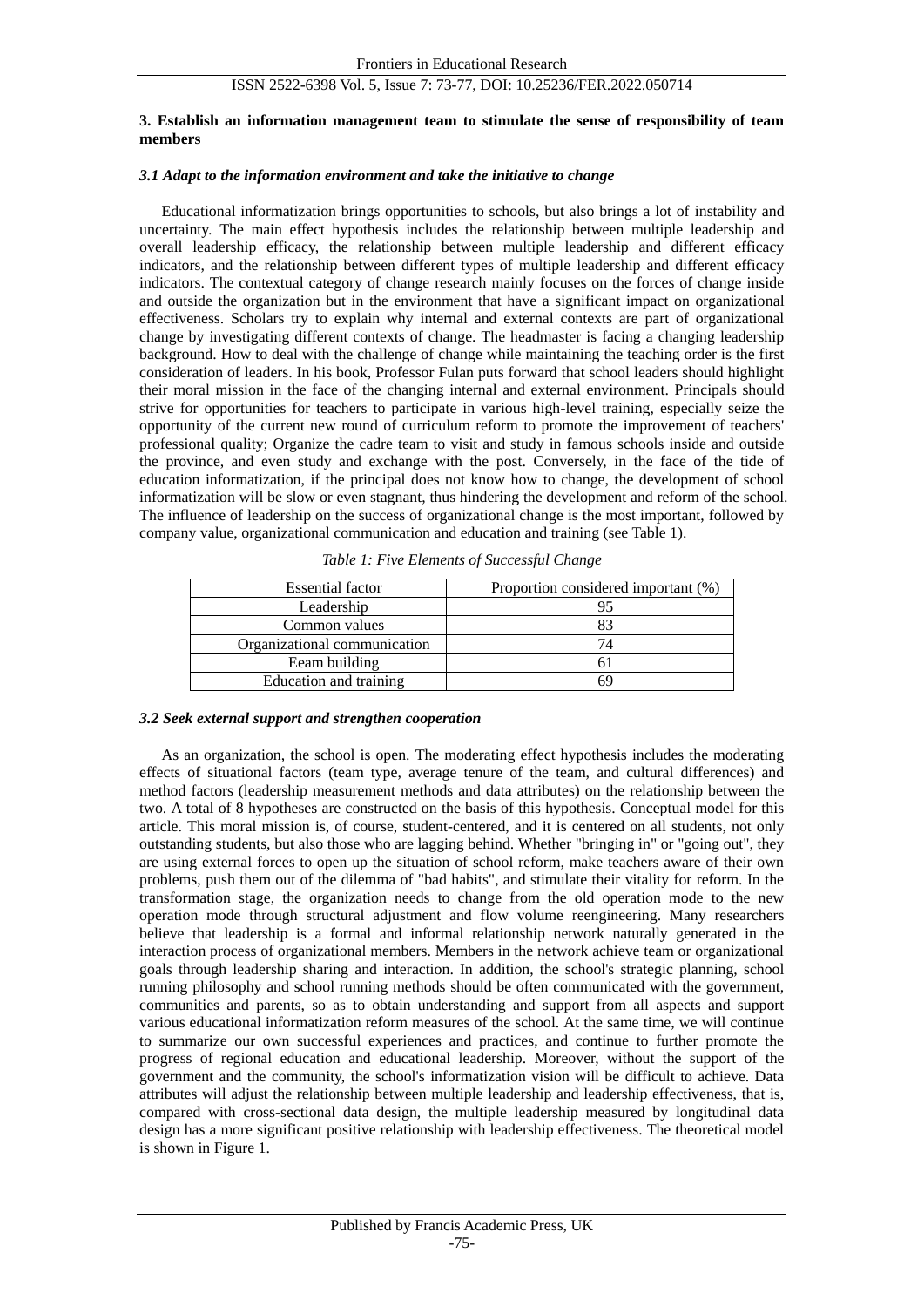

*Figure 1: Theoretical model of the research study*

## **4. Conclusions**

At present, the development of higher vocational education is rapid, and the state provides full support from policies, systems, manpower, funds and other aspects, and strives to build a modern vocational education system. Therefore, companies need to adopt contextualized change leadership. How to promote the application of information technology in the education process, as the principal of the school, the information leadership of the principal plays a decisive role. Under this background, it is of great significance to explore the leadership construction of higher vocational education with Chinese characteristics for improving the quality and connotation of higher vocational education. Only by stimulating the vitality of teachers and tapping their internal potential, can we inject the power of sustainable development into the reform of schools. In addition, the above effects are negatively regulated by the innovative culture, that is, the lower the innovative culture, the more change leadership is needed to deal with the Internet situation. Therefore, we must consider how to improve the headmaster's information-based leadership and how to make the information-based leadership more effective. The establishment of scientific and standardized evaluation, training, linkage and localized leadership research mechanism in higher vocational education will lay a solid foundation for long-term and high-quality development.

#### **References**

*[1] Mi Jing, Li Houde. From technology orientation to engineering orientation: an analysis of French secondary education reform since the middle of the 20th century [J] Research on Vocational and technical education in China, 2021 (22): 9*

*[2] Wang xuenan, Yang Yingdong. Research on the action mechanism and future thinking of technological power and educational reform [J] Chinese Journal of education, 2021 (11): 7*

*[3] Wang Linyan, Wu Yu. Research on English teaching reform and micro class teaching mode under modern educational technology -- Comment on "exploration of College English information teaching reform and micro class teaching mode" [J] Research on foreign language audio-visual teaching, research 2021 (1): 1*

*[4] Liu Wenwu. Research on promoting the reform of Wushu education system with the reform of Wushu Professional and technical education [J] Study sports science, 2020*

*[5] Zhang Yi, Zhang Qianwei. Research on the frontier of technology promoting educational reform: a*